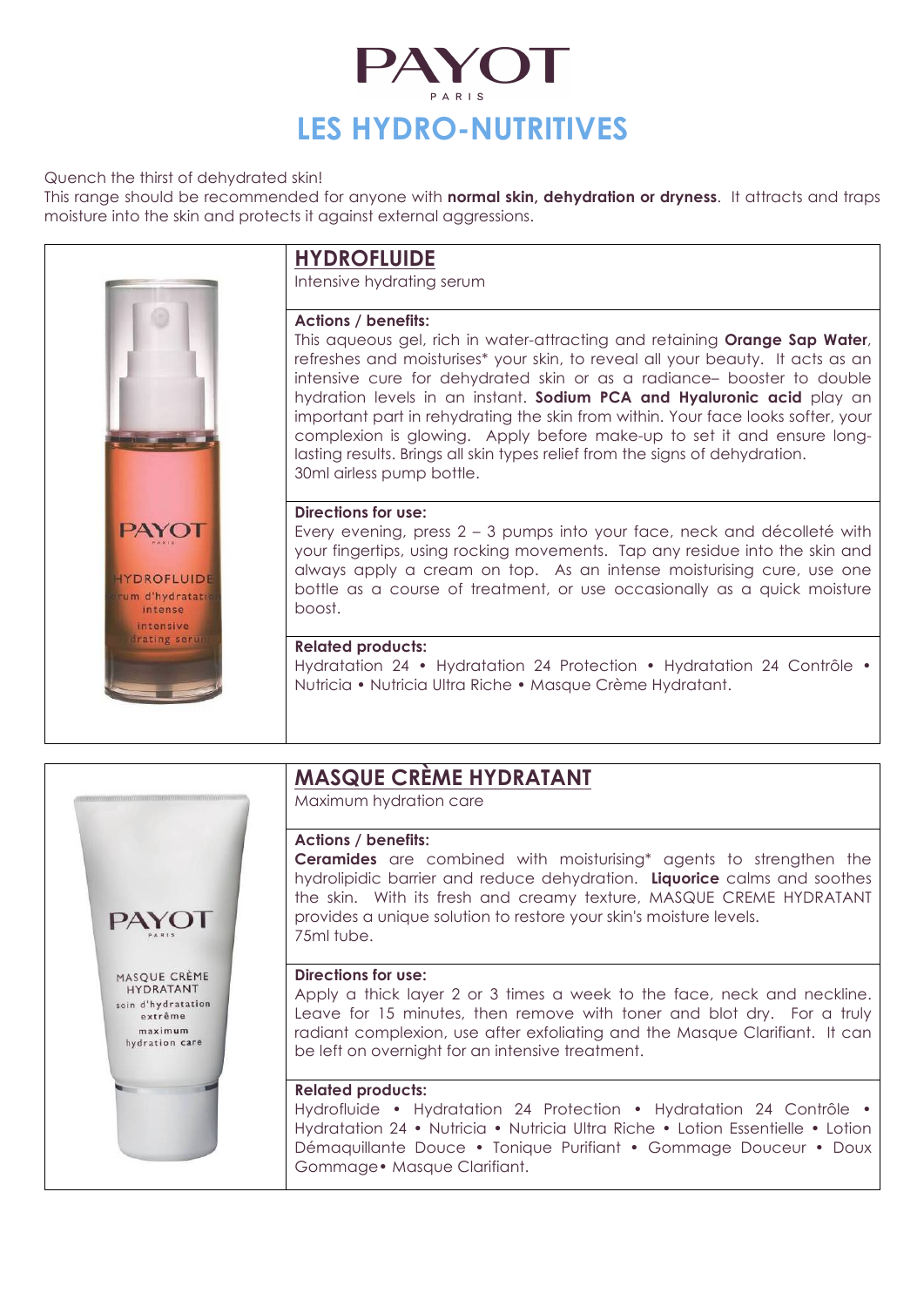

The **HYDRATATION 24 PRODUCTS** provide a 24-hour drip-feed action to control moisture flow in the epidermis, with a continuous supply of **Imperata Cylindrica**, rich in Potassium, to help the cells maintain their water levels, **Honey** to act as a natural barrier against water loss and **Chestnut Extract** to stabilise the water levels surrounding the cells. All are dermatologically tested and non-comedogenic.



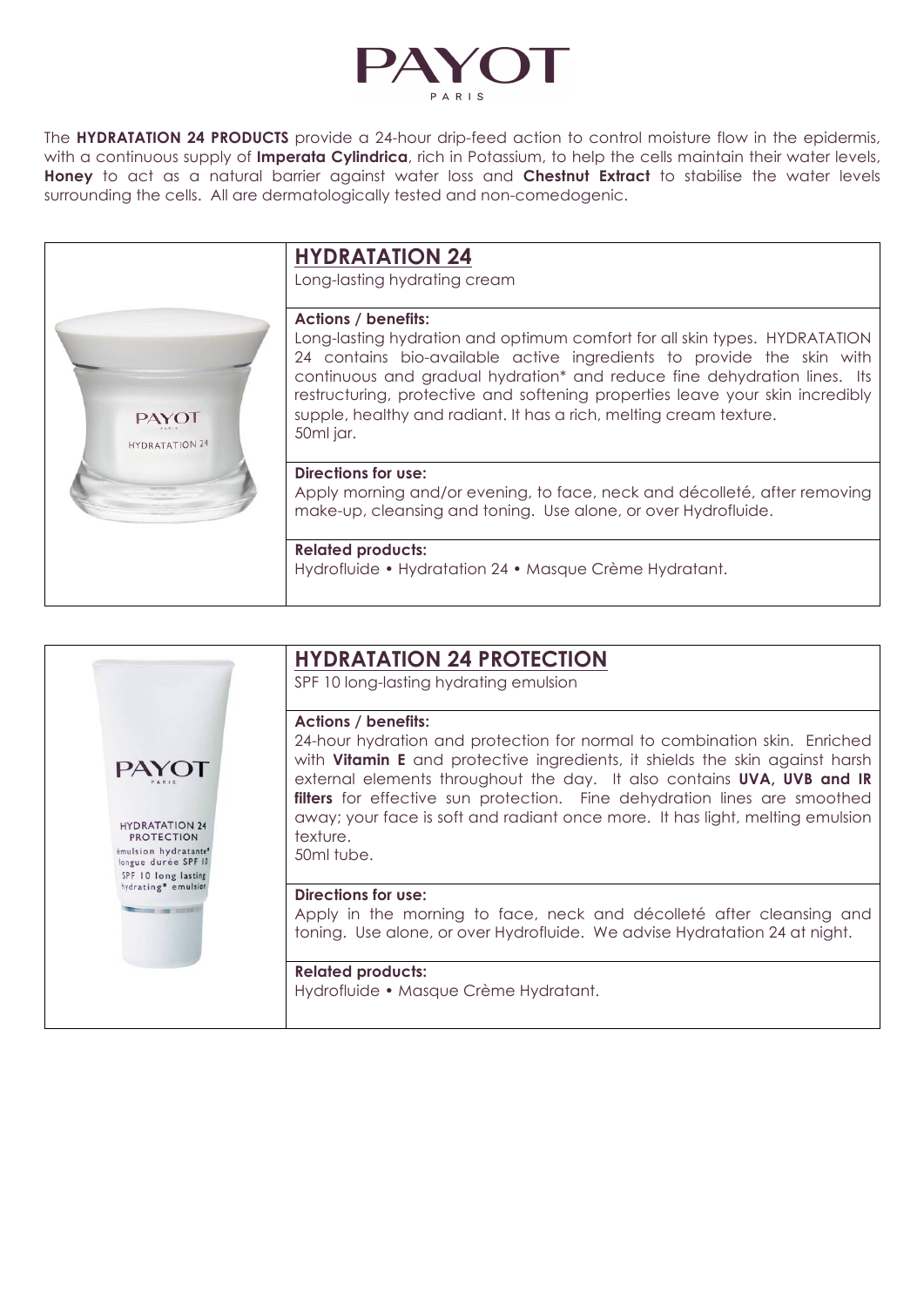

|                                                                | <b>HYDRATATION 24 CONTRÖLE</b>                                                                                                                                                                        |
|----------------------------------------------------------------|-------------------------------------------------------------------------------------------------------------------------------------------------------------------------------------------------------|
|                                                                | Long-lasting hydrating oil-free emulsion                                                                                                                                                              |
|                                                                | <b>Actions / benefits:</b>                                                                                                                                                                            |
|                                                                | 24-hour hydration and protection for oily skin. This oil-free, very silky gel-<br>emulsion contains the HYDRO-REGULATEUR complex and refreshes and<br>moisturises <sup>*</sup> the skin for 24 hours. |
| PAYO                                                           | Fine dehydration lines are smoothed away; your face is soft, supple and                                                                                                                               |
|                                                                | matte once more.                                                                                                                                                                                      |
|                                                                | 50ml airless pump bottle                                                                                                                                                                              |
| <b>HYDRATATION 24</b><br>CONTRÔLE                              | Directions for use:                                                                                                                                                                                   |
| fluide non gras                                                | Apply morning and/or evening to face, neck and décolleté after removing                                                                                                                               |
| tratant* longue dun<br>ing lasting hydrating<br>oil-free fluid | make-up, cleansing and toning. Use alone or over Hydrofluide.                                                                                                                                         |
|                                                                | <b>Related products:</b>                                                                                                                                                                              |
|                                                                | Hydrofluide • Masque Crème Hydratant.                                                                                                                                                                 |
|                                                                |                                                                                                                                                                                                       |

| <b>HYDRATATION 24 PROTECTION LEVRES</b><br>SPF 10 long lasting hydrating lip balm                                                                                                                                                                                                                                                                                                                                                                              |
|----------------------------------------------------------------------------------------------------------------------------------------------------------------------------------------------------------------------------------------------------------------------------------------------------------------------------------------------------------------------------------------------------------------------------------------------------------------|
| <b>Actions / benefits:</b><br>This lip balm hydrates, soothes and protects all lips, even sensitive ones. This<br>treatment combines tropical plants resistant to extreme conditions of<br>dehydration, such as Shea Butter from Africa, Macadamia Oil from Australia<br>and Jojoba Oil from Central America. It is absorbent, doesn't bleed and<br>envelops the lips in softness. Leaves a natural silky sheen on the lips.<br>15ml tube with lip applicator. |
| <b>Directions for use:</b><br>Apply to lips at any time of the day.                                                                                                                                                                                                                                                                                                                                                                                            |
| <b>Related products:</b><br>Hydratation 24 • Hydratation 24 Contrôle • Hydratation 24 Protection •<br>Nutricia • Nutricia Ultra Riche                                                                                                                                                                                                                                                                                                                          |